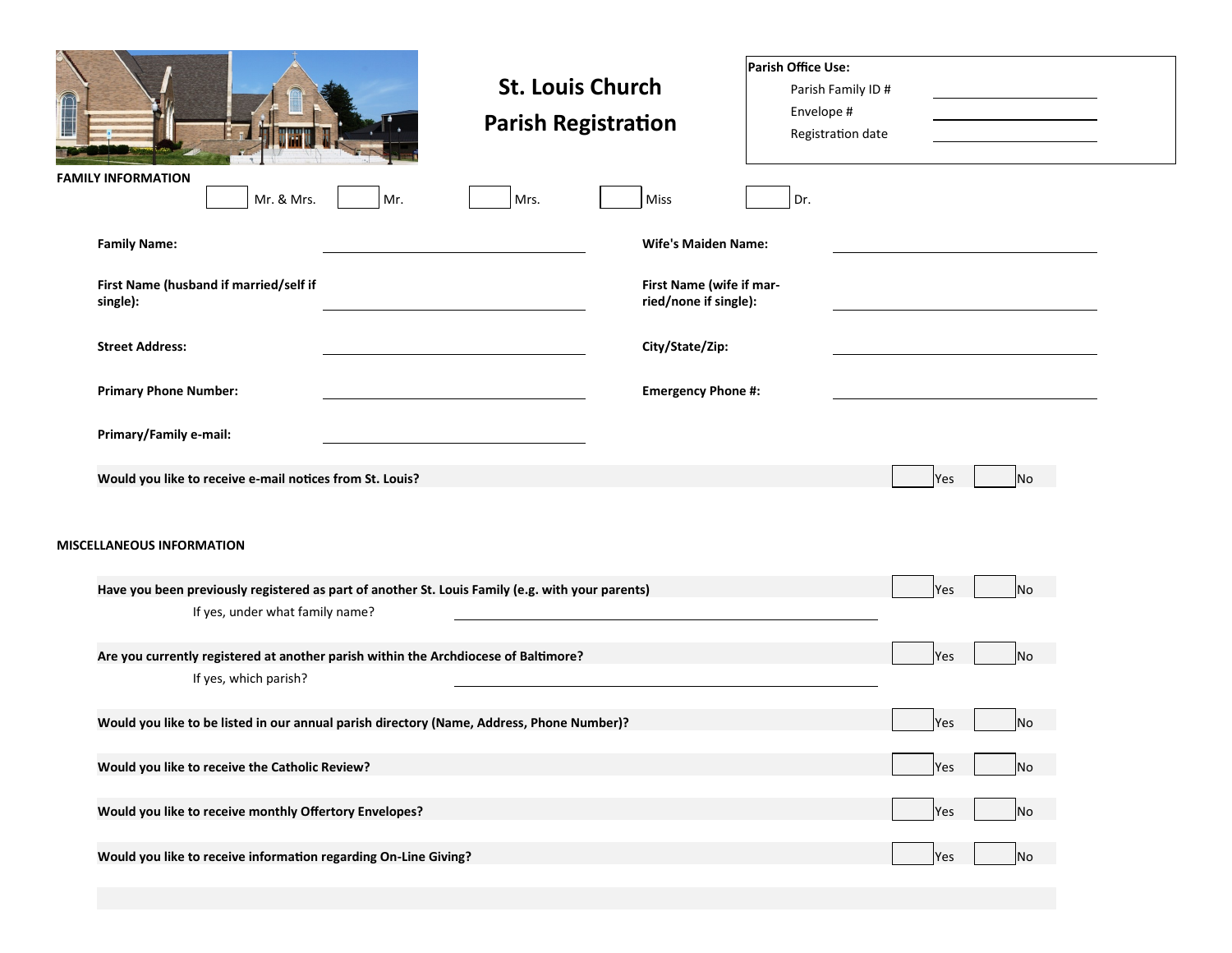|                                                                           | Husband/Self | Wife | Adult/Child | Adult/Child | Adult/Child | Adult/Child |
|---------------------------------------------------------------------------|--------------|------|-------------|-------------|-------------|-------------|
| <b>Family Relationship</b>                                                |              |      |             |             |             |             |
| Last Name                                                                 |              |      |             |             |             |             |
| <b>First Name</b>                                                         |              |      |             |             |             |             |
| Middle Name                                                               |              |      |             |             |             |             |
| Nickname                                                                  |              |      |             |             |             |             |
| Male/Female                                                               |              |      |             |             |             |             |
| Date of Birth                                                             |              |      |             |             |             |             |
| Adult/Child designation<br>(as relates to Self/Husband or Wife)           |              |      |             |             |             |             |
| Sacramental Information (with dates if known)                             |              |      |             |             |             |             |
|                                                                           |              |      |             |             |             |             |
| <b>Current Religion practiced</b>                                         |              |      |             |             |             |             |
| Baptized in the Catholic Church?                                          |              |      |             |             |             |             |
| If not, which denomination?                                               |              |      |             |             |             |             |
| Holy Eucharist in the Catholic Church?                                    |              |      |             |             |             |             |
| Confirmed in the Catholic Church?                                         |              |      |             |             |             |             |
| Married in the Catholic Church?                                           |              |      |             |             |             |             |
| Married outside the Catholic Church?                                      |              |      |             |             |             |             |
| <b>Wedding Date?</b>                                                      |              |      |             |             |             |             |
| Professional                                                              |              |      |             |             |             |             |
|                                                                           |              |      |             |             |             |             |
| Occupation                                                                |              |      |             |             |             |             |
| Employer                                                                  |              |      |             |             |             |             |
| Would you be interested in sharing your talents with<br>St. Louis Church? |              |      |             |             |             |             |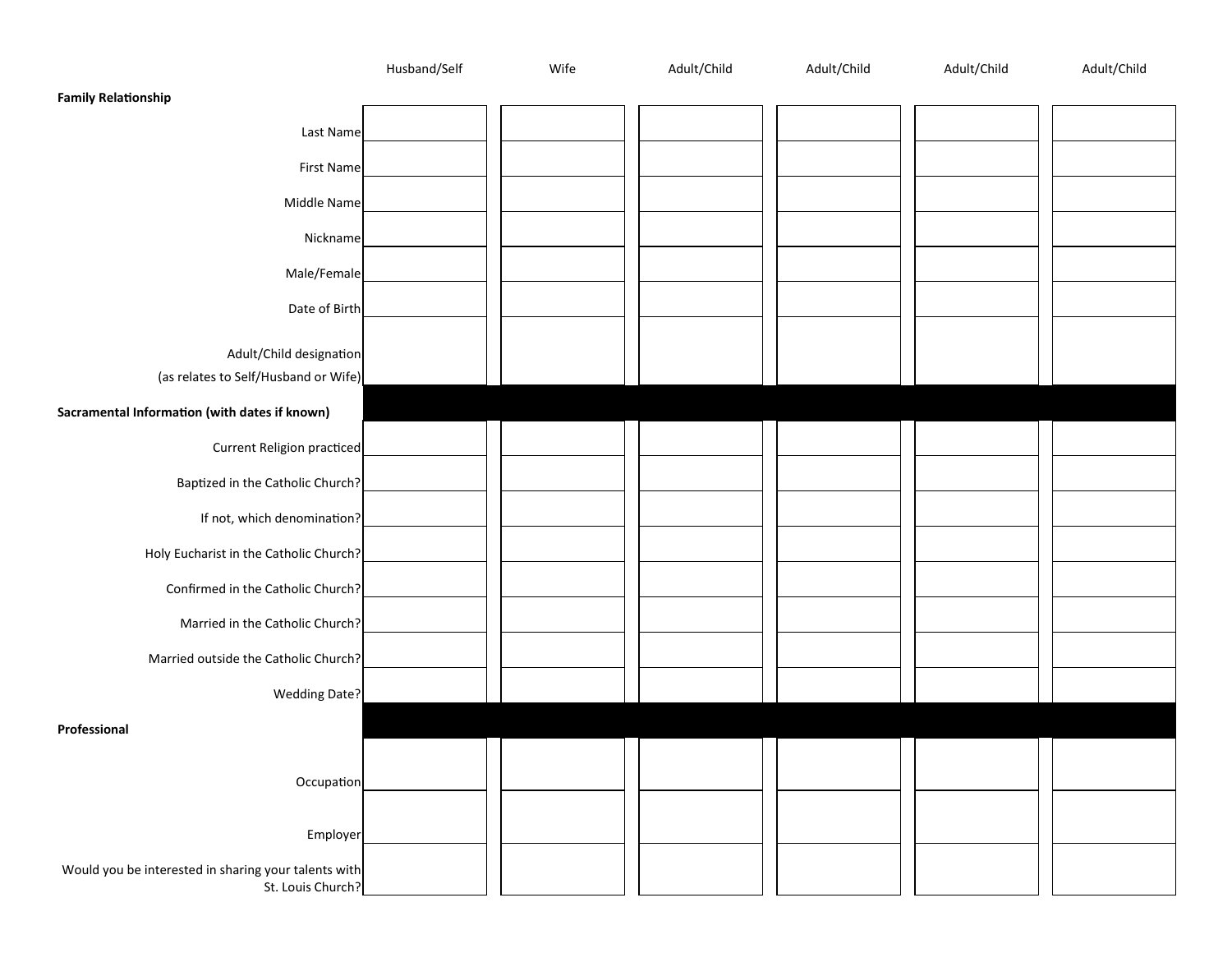| 1           |  |
|-------------|--|
| ٢<br>ι<br>í |  |
|             |  |

Phone Number: Phone Number:

E-Mail:

## Please indicate you and your family member's interest in the following minitries: **Please indicate you and your family member's interest in the following minitries:**

Full description of all parish ministries may be found in the Parish Directory (available in the Narthex and in the Parish Office). Full description of all parish ministries may be found in the Parish Directory (available in the Narthex and in the Parish Office).

Please mark: **Please mark:**

"C" Currently Serving if you have experience with the ministry at a former parish and would like to continue to serve at St. Louis. **"C" Currently Serving** if you have experience with the ministry at a former parish and would like to continue to serve at St. Louis.

"I" Interested in Serving if you are interested in joining or learning more about the ministry (does not convey commitment). **"I" Interested in Serving** if you are interested in joining or learning more about the ministry (does not convey commitment).

|                                           |  | <b>Family Member First Name</b> |  |
|-------------------------------------------|--|---------------------------------|--|
|                                           |  |                                 |  |
| ACTS - Men                                |  |                                 |  |
| ACTS - Women                              |  |                                 |  |
| ACTS - Teen                               |  |                                 |  |
| Adult Education- Catechism                |  |                                 |  |
| Adult Education- Catholic Scripture Study |  |                                 |  |
| Adult Education - ChristLife              |  |                                 |  |
| Altar Guild                               |  |                                 |  |
| Altar Servers                             |  |                                 |  |
| American Heritage Girls                   |  |                                 |  |
| <b>Baptism Preparation</b>                |  |                                 |  |
| Bereavement Ministry                      |  |                                 |  |
| Boy Scouts                                |  |                                 |  |
| Catholic Daughters of the Americas        |  |                                 |  |
| Catholic Youth Ministry                   |  |                                 |  |
| Children's Liturgy                        |  |                                 |  |
| Clarksville Picnic                        |  |                                 |  |
| College Alumni Ministry                   |  |                                 |  |
| College Ministry                          |  |                                 |  |
| Cub Scouts                                |  |                                 |  |
| Divine Mercy                              |  |                                 |  |
| Eucharistic Adoration                     |  |                                 |  |
| Food Collection Committee                 |  |                                 |  |
| Garden Club                               |  |                                 |  |
| Haiti Sister Parish                       |  |                                 |  |
| <b>Hospitality Ministry</b>               |  |                                 |  |